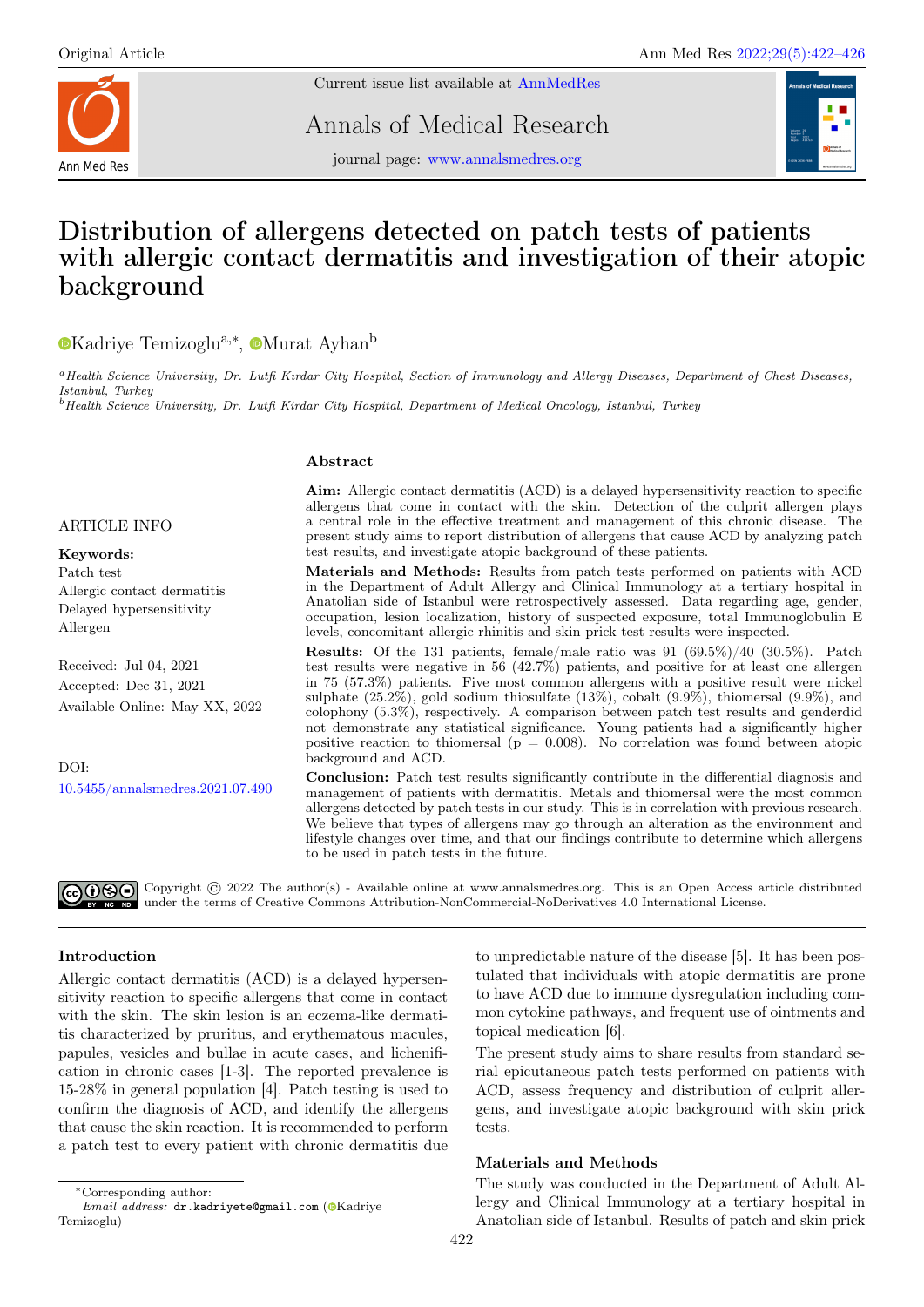tests performed between September 2019 and September 2020 on patients referred with an initial diagnosis of contact dermatitis based on dermatological examination were retrospectively analyzed. One hundred thirty-one patients were enrolled.

## Patients

Data regarding past medical history, physical examination, age, gender, occupation, lesion localization, history of suspected exposure, total Immunoglobulin E (IgE) levels, concomitant allergic rhinitis, skin prick test results, and patch test results were inspected. A total IgE level of  $\geq$ 100 UI/mL (normal range, 0-100 UI/mL) was accepted as high.

#### Skin prick testing

Skin prick tests were performed using standard commercially available allergen extracts (grasses mix, cereals mix, tree mix, Dermatophagoides (D). pteronyssinus, D. farinae, acarus siro, cockroach, cat epithelia, dog epithelia, aspergillus fumigatus, alternaria, clodosporium, lepidoglypus destructor, tyrophagus putrescentlae, artemisia vulgaris, parietaria officinalis, plantago lanceolata, ambrosia artemisiifolia, corylus avellana, alder, olea europoea, ash, oak, populus alba , betula alba)(Alk-Abello, Lincoln Diagnostics, Dallas, TX, USA). Skin prick tests were performed on both forearms in accordance with international guidelines. Histamine (10 mg/mL) was used as positive control, and sterile saline 0.09% as negative control. A wheal diameter of ≥3 mm greater than the negative control after 15 minutes of application was considered as a positive prick test [7].

#### Patch testing

A written informed consent was obtained from each patient. Patients were instructed to avoid use of topical corticosteroids for 7 days, systemic steroids for 3 weeks prior to test application. The Thin-Layer Rapid Use Epicutaneous  $(T.R.U.E.(R)SmartPractice, Denmark)Test which$ includes 36 allergens in 3 tapes (panels 1, 2 and 3) was used. (Table 1). The patches were applied to a clean, dry, hairless and lesion-free area of the upper back. Patients were advised to keep the test area dry and avoid sweating. Patches were removed 48 hours later and test sites were marked. First reading was done following a 30-minute rest. Second, and third in necessary cases, readings were done 72 and 96 hours after application. Tests were interpreted as negative  $(-)$  if there was no reaction; weak positive  $(+)$  if there was erythema and infiltration; strong positive  $(++)$ if there was erythema, infiltration, papules and vesicles; extreme positive  $(++)$  if there was erythema, infiltration, coalescing vesicles and bullae [8].

#### Statistical analysis

Normal distributions of numerical variables were tested with the Shapiro-Wilk test. While comparing the groups in terms of the variables with normal distribution, the independent samples t test was used, and the Mann Whitney U test was used for the variables that were not normally

distributed. Continuous variables are presented as median and range (minimum-maximum). Categorical variables are presented as counts and proportions. Pearson's chi-square test or Fisher's exact test was used to compare groups. IBM SPSS Statistics for Windows version 20 (IBM Corp., Armonk, N.Y., USA) was used for all statistical analyses. A two-sided p value of  $< 0.05$  was considered to be statistically significant.

#### Results

Of the 131 patients, female/male ratio was 91 (69.5%)/40  $(30.5\%)$ , and median age was 36 (range, 29-48). There were 45 (34.4%) housewives, 18 (13.7%) factory workers, 11 (8.4%) students, 9 (6.9%) healthcare workers, and 18 (13.7%) patients from other occupations (cook, engineer, teacher, retired).

Lesions were located in hands in 38.2% of patients, scalp and face in 47.3%, hands and feet in 8%, arms in 35.9%, legs in 20.6%, feet in 0.8%, and torso in 30.5%. Forty-six (35.1%) patients had allergic rhinitis symptoms, 34 (26%) patients had a positive skin prick test, and 24 (18.3%) patients had elevated total IgE levels. The general characteristics of the patients are presented in Table 2.

## [Table2]

Five most common allergens with a positive result were nickel sulphate (25.2%), gold sodium thiosulfate (13%), cobalt  $(9.9\%)$ , thiomersal  $(9.9\%)$ , and colophony  $(5.3\%)$ , respectively. Patch test results were negative in 56 (42.7%) patients, and positive for at least one allergen in 75 (57.3%) patients. Thirty-eight (29%) patients had a positive test for one allergen, whereas 37 (28.2%) had a positive test for more than one allergens. The distribution and percentages of positive allergens are shown in Figure 1, and the distribution and percentages of patients with more than one allergen positive are shown in Figure 2.

Of 33 patients with nickel allergy, 15 had allergic rhinitis symptoms with a positive skin prick test in 5, and a negative skin prick test in 10. A detailed history of all 10 patients with a negative skin prick test revealed increase in rhinitis symptoms after nickel-rich food (e.g. spinach, chocolate) intake.

Twenty-four (18.3%) patients had a history of suspected exposure, and 11 (45.8%) of them had compatible positive allergy test results. Of the patients with a positive allergy test result compatible with a history of suspected exposure, 6 were healthcare workers (5 allergic thiomersal and 1 allergic to formaldehyde), 2 were factory workers  $(1)$  allergic to colophony and 1 allergic to  $Cl+$  Me- isothiazolinone), and 3 were housewives (1 allergic to paraphenylenediamine, 1 allergic to cobalt and 1 allergic to formaldehyde).

A comparison between patch test results and gender, existence of atopy, total IgE levels and occupations did not demonstrate any statistical significance. Statistically significant difference was only detected between allergy to thiomersal and age. Median age of patients with a negative reaction to thiomersal was 37.5 (range, 31-49), and median age of patients with a positive reaction to thiomersal was 28 (range, 25-36) ( $p = 0.008$ ).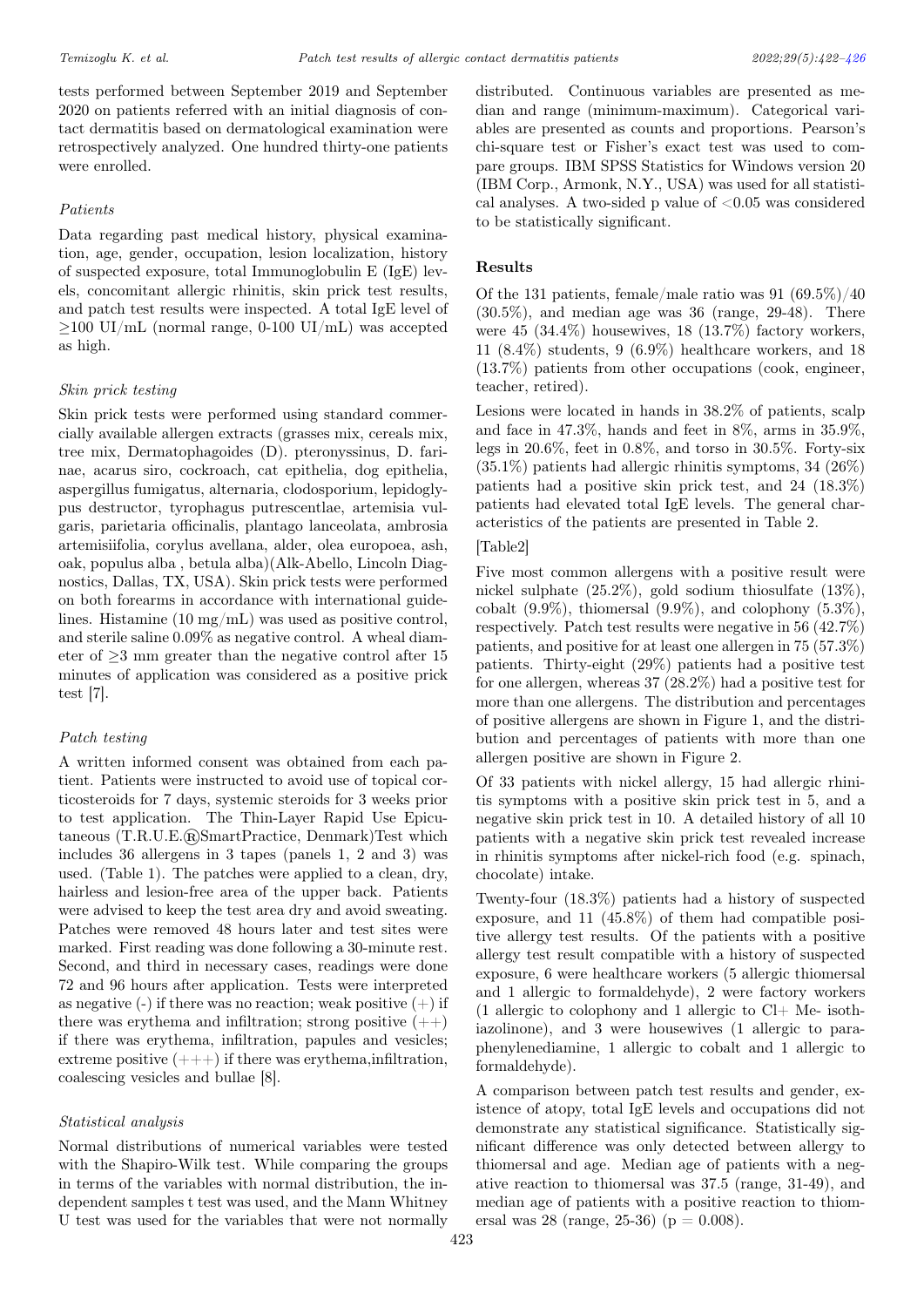# Table 1. . TRUE  $\operatorname{Test}(\widehat{{\textbf{R}}} )$  all<br>ergens.

| Allergen                                   | $\mu$ g/cm2 | Allergen                              | $\mu$ g/cm2 |
|--------------------------------------------|-------------|---------------------------------------|-------------|
| Colophony                                  | 1200        | Mercapto Mix                          | 75          |
| Wool alcohols                              | 1000        | Gold Sodium Thiosulfate               | 75          |
| Paraben mix                                | 1000        | Mercaptobenzothiazole                 | 75          |
| Balsam of Peru                             | 800         | Potassium dichromate                  | 54          |
| Caine mix                                  | 630         | Ethylenediamine dihydrochloride       | 50          |
| Neomycin sulphate                          | 600         | Epoxy resin                           | 50          |
| Imidazolidinyl urea                        | 600         | Disperse blue 106                     | 50          |
| Bacitracin                                 | 600         | p-tert-Butylphenol formaldehyde resin | 45          |
| Diazolidinyl urea                          | 550         | Thiuram Mix                           | 27          |
| Fragrance mix                              | 430         | Cobalt dichloride                     | 20          |
| Carba mix                                  | 250         | Hydrocortisone-17-butyrate            | 20          |
| 2-Bromo-2-nitropropane-1 3-diol (Bronopol) | 250         | Thimerosal                            |             |
| Nickel sulphate                            | 200         | Methyldibromo glutaronitrile          | 5           |
| Quinoline Mix                              | 190         | Cl+ Me- Isothiazolinone               | 4           |
| Formaldehyde                               | 180         | Tixocortol-21-pivalate                | 3           |
| Quaternium-15                              | 100         | Parthenolide                          | 3           |
| p-Phenylenediamine                         | 80          | Budesonide                            |             |
| Black rubber mix                           | 75          |                                       |             |



Figure 1. Distribution of allergens in positive patch tests

<span id="page-2-0"></span>

Figure 2. Distribution of patients with more than one positive allergen reactions

# Discussion

Detection of the culprit allergen plays a central role in the management of ACD. Previous research shows a 45-65% rate of positive patch test results, and a female predominance among patients with ACD [9-11]. In the present study, 57.3% of the participants had a positive patch test, and most of the participants were women. However, distribution of allergens did not significantly differ between genders.

Metals (nickel sulphate [25.2%], gold sodium thiosulfate [13%] and cobalt [9.9%]) were the most common allergens detected by standard patch tests in our series. Metals were followed by thiomersal, colophony, carbamate mix, para-phenylenediamine, wool alcohol, potassium dichromate and para tertiary butylphenol formaldehyde resin. Sensitivity to nickel sulphate has been reported to be between 12-30.7% [12, 13]. Similarly, we observed a nickel sulphate sensitivity of 25.2%. Human contact with metals such as gold, chrome, copper, cobalt, nickel and silver is very frequent in the present day. Examples include cloth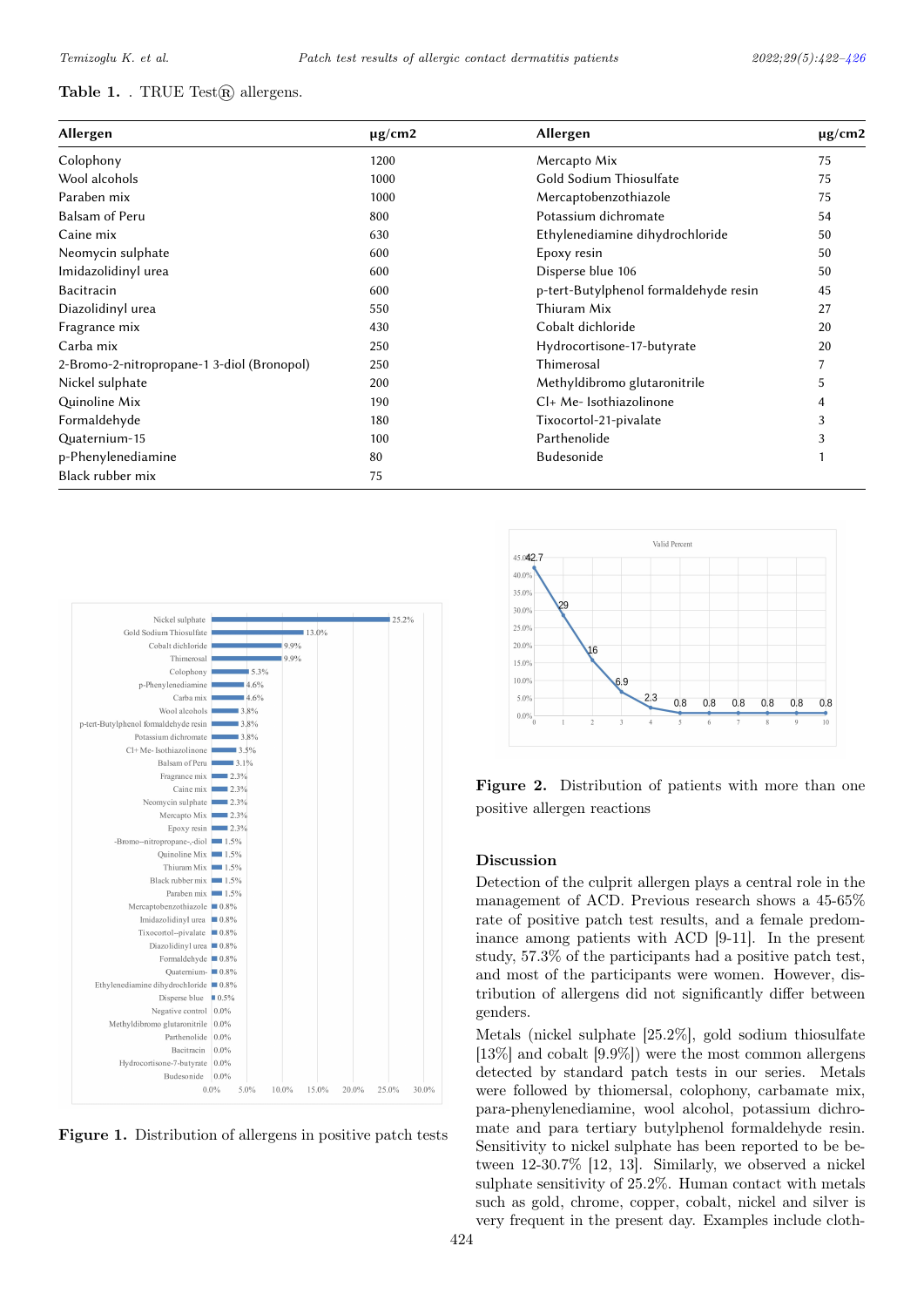ing ornaments, dental materials, kitchen appliances, jewelry, mobile telephones and electronics. İn the 21st century a trend of an increase in nickel sensitivity which is largely attributed to increased use of nickel-containing electronic devices, and body piercings and other ornaments, has been seen [14]. Nickel hypersensitivity can also cause allergic reactions in the respiratory tract[15]. One third of patients with nickel sensitivity in our study demonstrated rhinitis symptoms following nickel-rich food intake. Patients with ACD due to nickel hypersensitivity may demonstrate systemic nickel allergy syndrome [16]. Therefore, along with a dermatological examination, ACD patients should be questioned for rhinitis and/or asthma symptoms, headaches, abdominal pain and fatigue following a nickel-rich meal. Limitation of nickel contact has been shown to improve symptoms [17-19]. Patients with nickel allergy should be informed regarding nickel-containing products, nickel-rich foods, and even implantable materials such as dental or orthopedic implants, surgical staplers or intrauterine devices. Second most common allergen in the present series was gold sodium thiosulfate, followed by cobalt. Coexistence of allergy to nickel, gold and cobalt has been frequently reported, however, controversy remains whether this is caused by cross-reaction, or true allergic reaction [20, 21]. Further research is needed.

Thiomersal was the most common allergen following metals in the present study. Thiomersal is used as a preservative in vaccines, allergen extracts, antiseptic solutions, cosmetics and contact lens solutions. Previous research also reports that thiomersal is among the most common allergens [11, 22]. In the current study we observed thatyoung patients had a significantly higher positive reaction to thiomersal ( $p = 0.008$ ). In the study of Yu DS et al. similar to our study, thiomersal sensitivity was found to be higher in the younger age group [23].Van 't Veen AJ et al. conducted a study on 2461 patients between 1987-1992 and found the rate of tomersal sensitivity to be 1.3%. It is remarkable that thiomersal susceptibility rates have increased over the years[24]. The high susceptibility rates in the young patient population today can be considered as a precursor that the thimerosal susceptibility rates will increase further in the coming years. We believe that high incidence of thiomersal sensitivity among young patients is a result of improved vaccination programs. Among 9 healthcare workers in the study, 5 had sensitivity to thiomersal and reported worsening of symptoms after contact with antiseptic solutions. In addition to vaccination programs, we believe increased use of antiseptic solutions contribute to increased rate of thiomersal sensitivity.

The most common allergens following thiomersal were colophony (5.3%), carbamate mix (4,6%), paraphenylenediamine (4.6%), wool alcohol (3.8%), potassium dichromate (3.8%) and para tertiary butylphenol formaldehyde resin (3.8%). Colophony is used in pharmaceuticals, carbamates are used in rubber products, para-phenylenediamine is used in hair dyes, wool alcohol (lanolin) is used in cosmetics, potassium dichromate is used as an ingredient in cement and for leather tanning, and formaldehyde resin is used in cosmetics and topical medications. Rates of sensitivity to these allergens were similar to previous reports  $[2, 5, 8, 11, 25-27]$ .

Twenty-six percent of patients had atopy in the present study, and we did not observe atopic background to be a risk factor for ACD. Previous research also shows that incidence of ACD is similar between atopic and non-atopic individuals [28, 29].

In conclusion,a detailed history, physical examination, and patch test contribute significantly to the diagnosis and treatment management of a patient with dermatitis.Metals and thiomersal were determined as the most common allergens in the data we obtained from patch test results in our study, and these data were found similar to the studies conducted in our country and in the world. With the changing world and technology, it is expected that there will be changes in allergen types. We think that by sharing the patch test results data, it will be a guide to recreate the allergen types to be used in the standard series.

Nelson JL, Mowad CM. Allergic contact dermatitis: patch testing beyond the TRUE test. J Clin Aesthet Dermatol 2010; 3: 36-41.

#### Ethical approval

Our study was conducted according to the Principles of Helsinki Declaration and the ethical committee approval was taken from Kartal Dr. Lutfi Kırdar City Hospital Ethical Committee (Decision no: 2020/514/179/24).

#### References

- 1. Cohen DE, Rao S, Brancaccio RR. Use of the North American Contact Dermatitis Group standard 65-allergen series alone in the evaluation of allergic contact dermatitis: a series of 794 patients. Dermatitis 2008;19: 137-141.
- 2. Landeck L, Schalock PC, Baden LA, Neumann K, Gonzalez E. Patch-testing with the standard series at the Massachusetts General Hospital, 1998 to 2006. Dermatitis 2009;20: 89-94.
- 3. Tyssen JP, Linnenberg A, Manne T, Johansen JD. The epidemiology of contact allergy in the general population-prevalence and main findings. Contact Dermatitis. 2007; 57: 287-299.
- 4. Carlsen Bc, Menne T, Johonsen JD. 20 years of standard patch testing in eczema population with focus on patients with multiple contact allergies. Contact Dermatitis 2007; 57: 76-83.
- 5. Czarnobilska E, Obtulowicz K, Dyga W, Spiewak R. A half of schoolchildren with 'ISAAC eczema' are ill with allergic contact dermatitis. Journal of the European Academy of Dermatology and Venereology 2011; 25: 1104–1107
- Nelson HS. Variables in allergy skin testing. In: Dolen W, ed. Skin Testing. Philadelphia, PA: WB Saunders; 2001:281–290.
- 7. Wahlberg JE. Patch testing. In: Rycroft RJG, Menne T, Frosch PJ, Lepoittevin JP,eds. Textbook of Contact Dermatitis. 3rd ed.Berlin:Springer-verlag, 2001. p.437-68
- 8. Reduta T, Bacharewicz J, Pawlos A. Patch test result in patients with allergic contact dermatitis in the Podlasie region. Postepderm Alergol 2013; 6: 350-357.
- 9. Shakoor Z, Al-Mutairi AS, Al-Shenaifi AF, Al-Abdulsalam AM, Al-Shirah BZ, Al-Harbi S. Screening for skin-sensitizing allergens among patients with clinically suspected allergic contact dermatitis. Saudi Med J 2017; 38: 922-927.
- 10. Türkmen D, Altunışık N. Malatya ilinde 169 alerik kontakt dermatitli hastada yama test sonuçları. Türkiye Klinikleri J Dermatol 2018; 28: 114-122
- 11. Shah M, Lewis FM, Gawkrodger DJ. Nickel as an occupational allergen. A survey of 368 nickel-sensitive subjects. Arch Dermatol 1998;134: 1231-1236.
- 12. Shum KW, Meyer JD, Chen Y, et al. Occupational contact dermatitis to nickel: experience of the British dermatologists (EPIDERM) and occupational physicians (OPRA) surveillance schemes. Occup Environ Med 2003; 60: 954-957
- 13. Warshaw EM, Aschenbeck KA, DeKoven et al. J Am Acad Dermatol.2018;79:664-671.